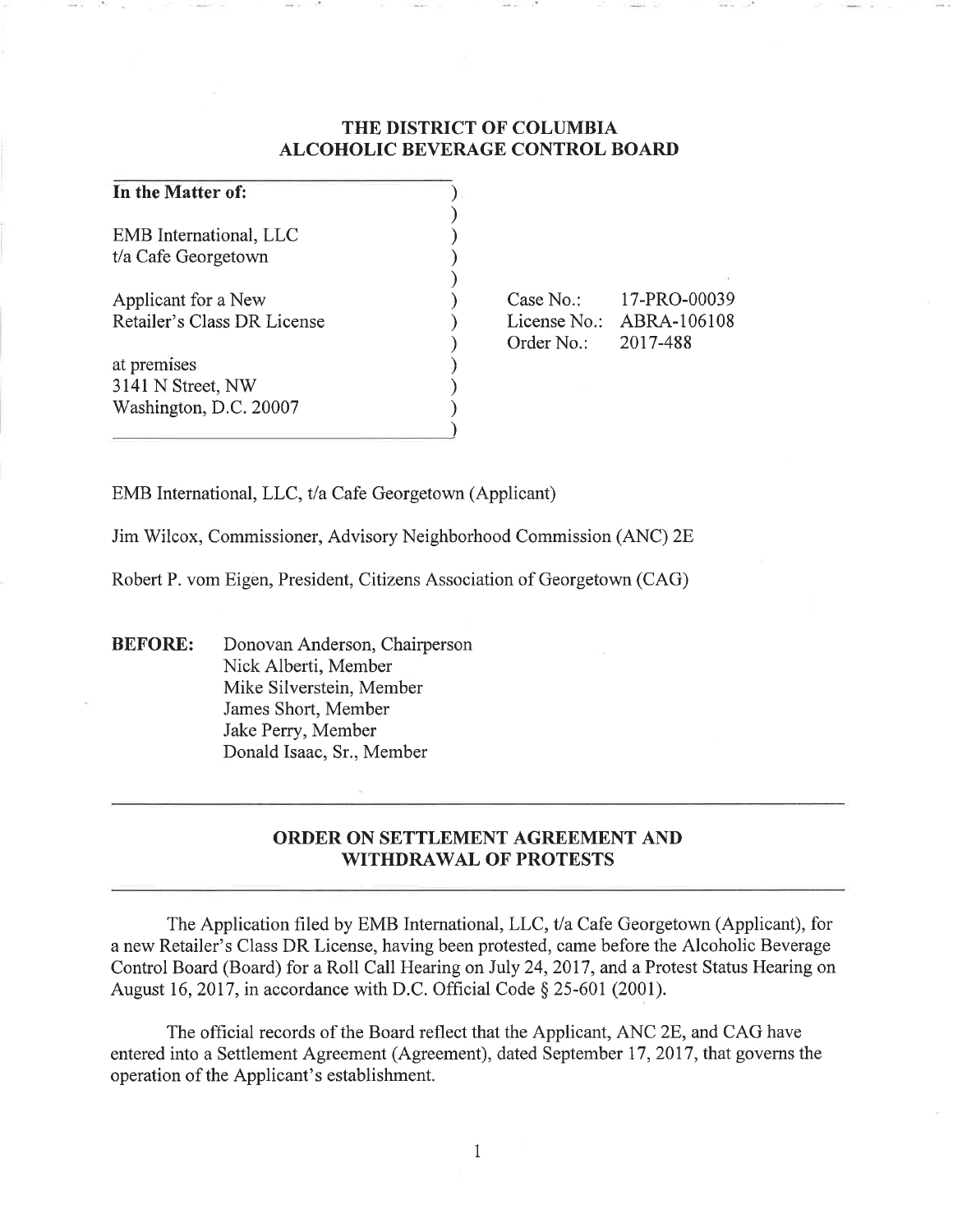The Agreement has been reduced to writing and has been properly executed and filed with the Board. The Applicant; Commissioner Jim Wilcox, on behalf of ANC 2E; and Robert P. vom Eigen, on behalf of CAG; are signatories to the Agreement.

This Agreement constitutes a withdrawal of the Protests filed by ANC 2E and CAG.

Accordingly, it is this 27th day of September, 2017, **ORDERED** that:

- 1. The Application filed by EMB International, LLC, t/a Cafe Georgetown (Applicant), for a new Retailer's Class DR License, located at 3141 N Street, NW, Washington, D.C., is **GRANTED;**
- 2. The Protests of ANC 2E and CAG in this matter are hereby **WITHDRAWN;**
- 3. The above-referenced Settlement Agreement submitted by the Parties to govern the operations of the Applicant's establishment is **APPROVED** and **INCORPORATED**  as part of this Order; and
- 4. Copies of this Order shall be sent to the Applicant, ANC 2E, and CAG.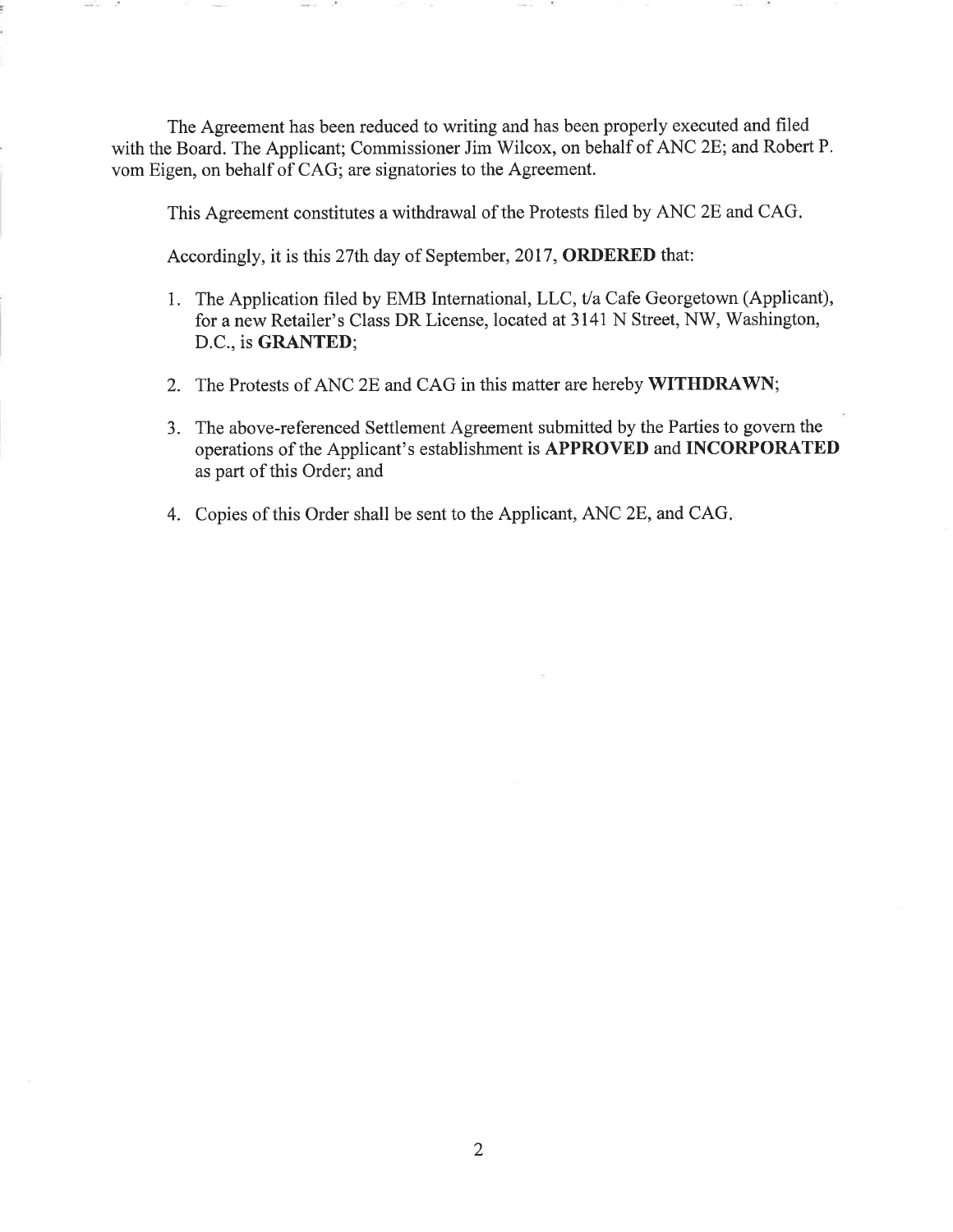District of Columbia Alcoholic Beverage Control Board

VOWOV Donovan Anderson, Chairperson Nick Alberti, Member Mike Silverstein, Member James Sh61 **Jake Perr** Member

Donald Isaac, Sr., Member

Pursuant to D.C. Official Code § 25-433(d)(1), any party adversely affected may file a Motion for Reconsideration of this decision within ten (10) days of service of this Order with the Alcoholic Beverage Regulation Administration, 2000 14<sup>th</sup> Street, N.W., Suite 400S, Washington, DC 20009.

Also, pursuant to section 11 of the District of Columbia Administrative Procedure Act, Pub. L. 90-614, 82 Stat. 1209, D.C. Official Code §2-510 (2001), and Rule 15 of the District of Columbia Court of Appeals, any party adversely affected has the right to appeal this Order by filing a petition for review, within thirty (30) days of the date of service of this Order, with the District of Columbia Court of Appeals, 430 E Street, N.W., Washington, D.C. 20001; (202/879- 1010). However, the timely filing of a Motion for Reconsideration pursuant to 23 DCMR § 1719.1 (2008) stays the time for filing a petition for review in the District of Columbia Court of Appeals until the Board rules on the motion. See D.C. App. Rule 15(b) (2004).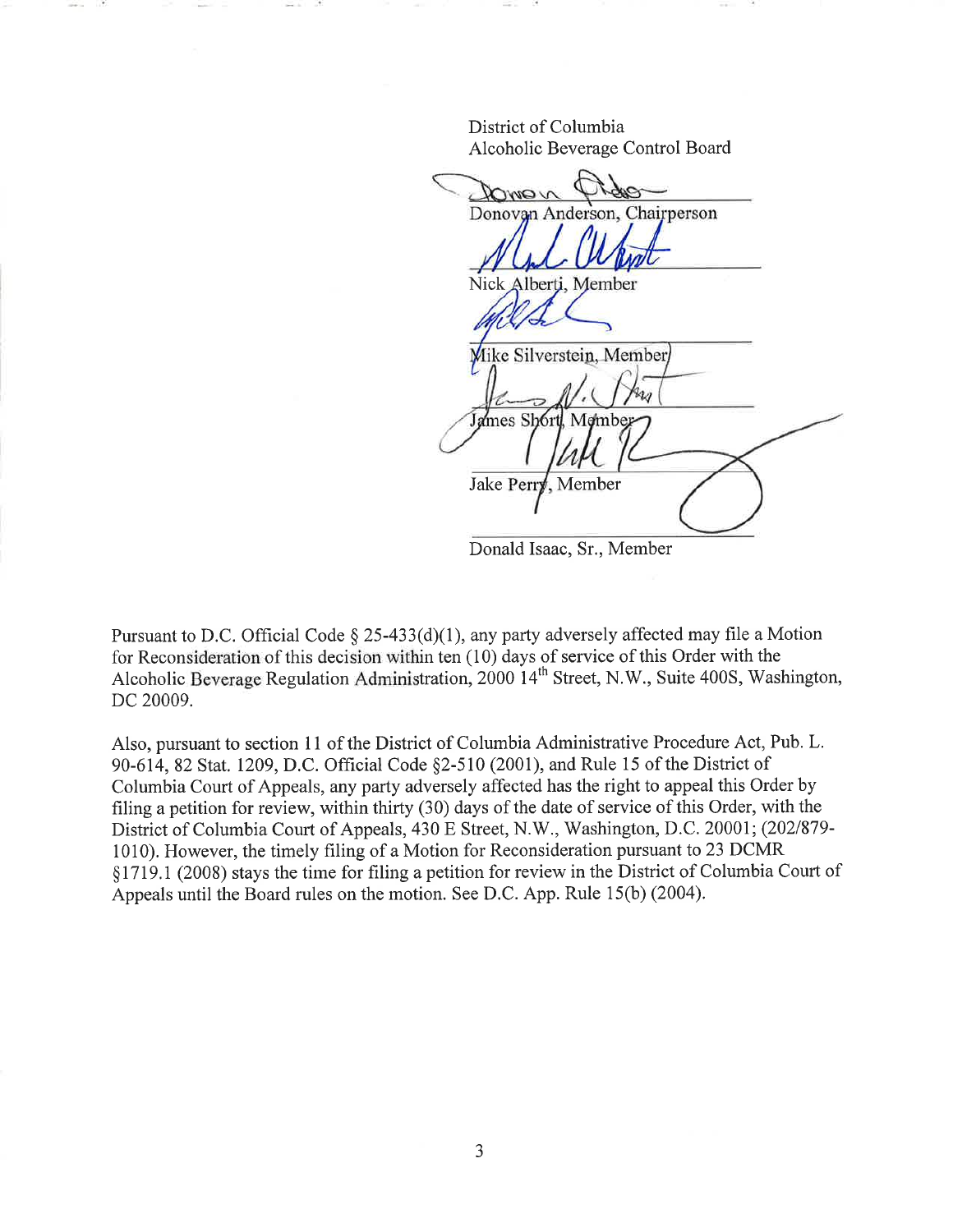# **SETTLEMENT AGREEMENT**

THIS SETTLEMENT AGREEMENT ("Agreement") is made on this  $17$  th day of Sep 2017 by and between EMB International, LLC t/a Cafe Georgetown **("Applicant"),** at 3141 N Street, NW, Washington, D.C. 20007, ABRA License # 106108, Advisory Neighborhood Commission 2E (the **"ANC"),** and Citizens Association of Georgetown ("CAG"), ( collectively, the **"Parties").** 

#### **PREAMBLE**

Through this Agreement both parties aim to create an environment in which the Applicant may operate as a viable contributing establishment in the ANC 2E community.

#### **WITNESSETH**

**WHEREAS,** Applicant has applied for a License Class DR for a full-service restaurant **("Establishment")** serving various pastries, non-alcoholic specialty beverages, beer and wine at 3141 N Street, NW, Washington, D.C. 20007 (the **"Premises");** 

**WHEREAS,** the ANC and CAG have concerns regarding the granting of this application;

**WHEREAS,** in recognition of the Alcoholic Beverage Control Board's (the **"ABC Board")** policy of encouraging parties to a potentially contested proceeding to settle their differences by reaching voluntary agreements, by their signatures below, the parties hereto desire to enter into a Settlement Agreement whereby ( 1) Applicant will agree to adopt certain measures to address the concerns of the ANC and CAG and to include this Agreement as a formal condition of its application, and (2) ANC and CAG agree to the issuance of the new license provided that such an agreement is incorporated into the ABC Board's order issuing the license, which license is conditioned upon compliance with this Agreement;

**WHEREAS,** the Parties believe that the statements and provisions contained in this Agreement are reasonable and shall become wholly integrated into the day-to-day operation of the Establishment; and

**WHEREAS,** the Parties have agreed to enter into this Agreement and request that the ABC Board approve the Applicant's license application conditioned upon the Applicant's compliance with the terms of this written Agreement.

**NOW, THEREFORE,** in consideration of the recitals set forth above and the mutual covenants and conditions set forth below, the Parties agree as follows:

1. **Recitals Incorporated.** The recitals set forth above are incorporated herein by reference.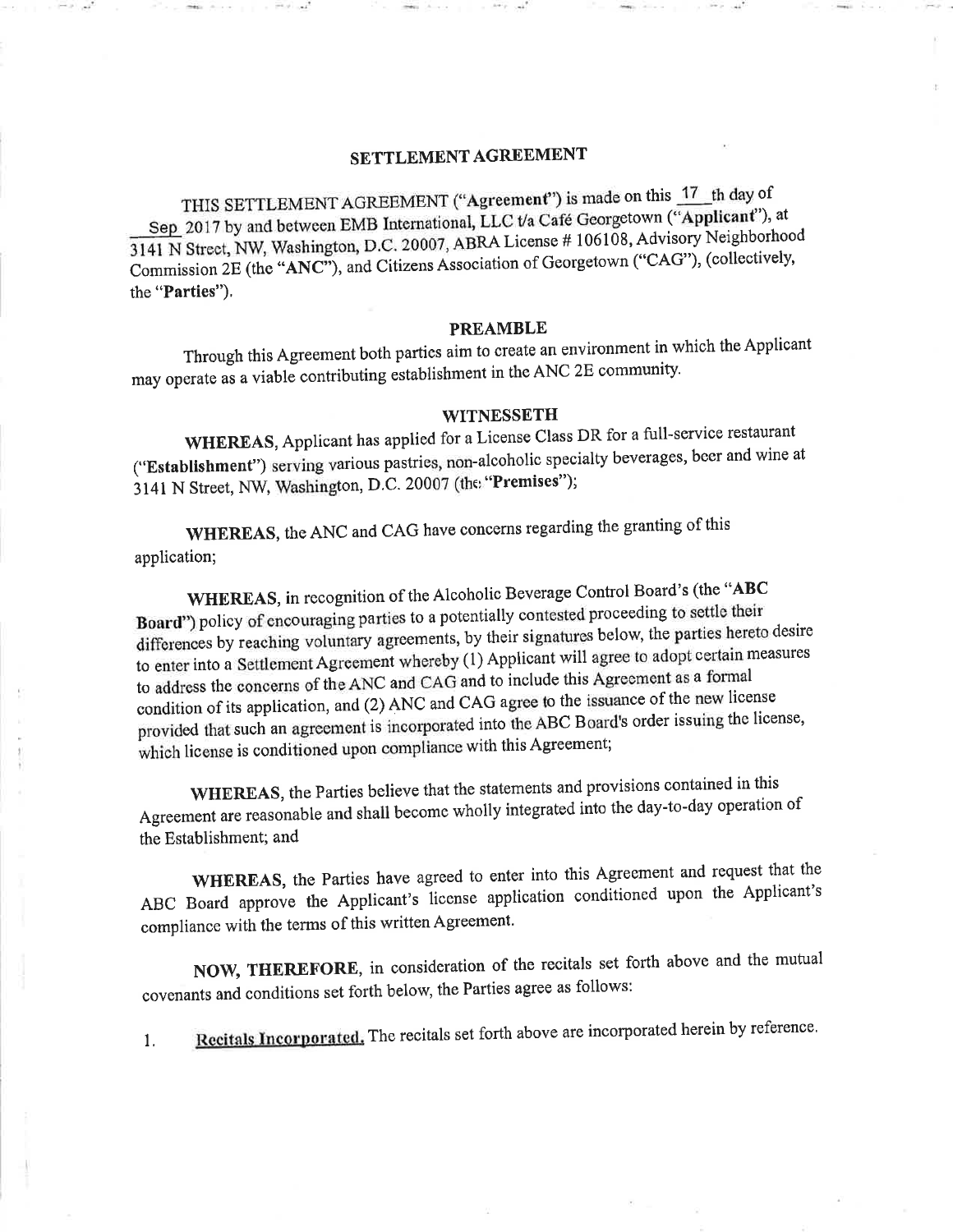- 2. **Nature of Business,** Applicant will manage and operate a retailer's class "D" restaurant with an entertainment endorsement.
- 3. **Entry-door.** There shall be a separate entry door to the establishment inside the building. The existing exterior entry will be open during business hours. Applicant will pay for a separate, self-locking door for admission to the residential units at this property as well as signage agreeable to the parties to this agreement stating that admission through that entryway is for "Residents Only." They will be installed and maintained for the duration of this license.
- 4. **Entertainment.** Applicant's entertainment shall consist of conducting live interviews and broadcasting. Applicant shall not have live music.
- 5. **Hours of Operation.** Applicant's hours of operation, sales/service/consumption of alcoholic beverages, and entertainment shall be as follows:

Hours of Operation: Sunday- Saturday: 6:00 A.M. to 12:00 midnight

Hours of alcoholic beverage sales, service and consumption: Sunday-Saturday: 8:00 A.M. to 12:00 midnight

Hours of Entertainment: Sunday- Saturday: 8:00 A.M. to 12:00 midnight

Holiday Hours: Applicant shall have the right to obtain ABC Board approval to extend the hours of operation and sale of alcoholic beverages to 2:00 a.m.

- 6. **Deliveries.** Applicant shall require its vendors to make all deliveries of food, beverages, and supplies from Wisconsin Avenue, not N Street, other than U.S. mail and other correspondence hand delivered, delivered by overnight delivery services or deliveries from an otherwise legally parked vehicle.
- 7. **Public Space and Trash.** Applicant will maintain the public space adjacent to and in front of the Premises in a clean and orderly manner. Applicant shall use sealable container(s) for trash, food waste, and recycling designed to prevent intrusion by rodents, vermin and other pests. Applicant will dispose of all trash in the trash coJlection area located in the back of the establishment. No glass shall be disposed between 10:00 p.m. and 7:00 a.m. There shall be no dumping of bottles during these hours.
- 8. **Rats and Vermin.** Applicant shall enter into a pest control contract with a licensed pest

'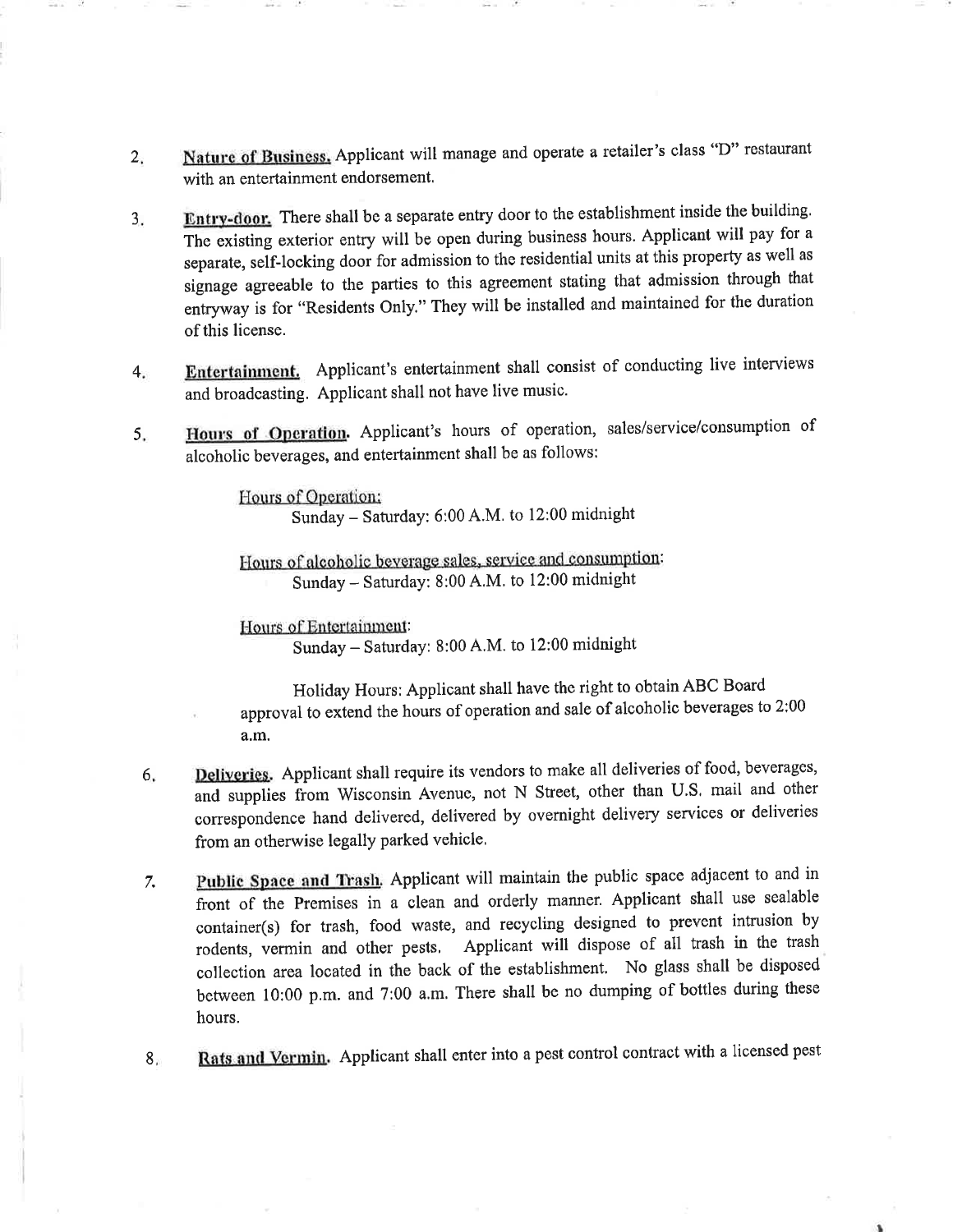control company containing commercially reasonable terms. Contracted control services shall be performed no less than monthly. The contract will be made available for inspection by the parties upon 24 hour notice.

- 9. Noise, Applicant acknowledges familiarity with and agrees to comply with all applicable noise control provisions of DC law and regulations, including D.C. Code § 25-725 which prohibits noise from licensed premises of such intensity that it may be heard in any premises other than the licensed establishment. For the following purpose, noise includes any audible sound or any vibration. In addition, no noise will be generated at the licensed establishment that can be heard or felt by contiguous neighbors, including those with any adjoining wall, ceiling, or floor.
- **10. Loitering.** Applicant shall take reasonable steps to discourage loitering in the vicinity of the Premises. Applicant shall direct its patrons not to loiter in front of the premises and shall deny access to the premises to any persons who do.
- 11. Consumption of alcohol on Premises. Applicant shall not sell alcohol in disposable containers nor otherwise facilitate patrons leaving the premises with alcohol.
- 12. **Smoking and Rear of the Premises.** No smoking shall be permitted within the establishment, and the Applicant agrees to make reasonable, good faith efforts to keep the rear doors and windows closed, except that the rear door may be opened in a fire or other emergency and also long enough to allow trash to be removed. Unless this license is modified at some future date, the Applicant, its representatives, employees, and patrons will not generate any noise in the rear yard of the establishment.
- 13. Notice and Opportunity to Cure. In the event that either party is in breach of this Agreement, the breaching-party shall be entitled to reasonable notice and opportunity to cure in the form of 48 hour notice before the non-breaching party can seek enforcement of the Agreement. If the breaching-party fails to cure within 48 hours, (or, with respect to a breach which reasonably requires more than 48 hours to cure, fails to commence cure of such breach and diligently pursues such cure), then the non-breaching party shall be entitled to file a complaint with the ABC Board pursuant to D.C. Official Code § 25-447.

If to Applicant: EMB International, LLC t/a Cafe Georgetown 3141 N Street, NW Washington, D.C. 20007 Attn: Emel Bayrak Phone: 703-401-6482 e-mail: emelbayrak33@gmail.com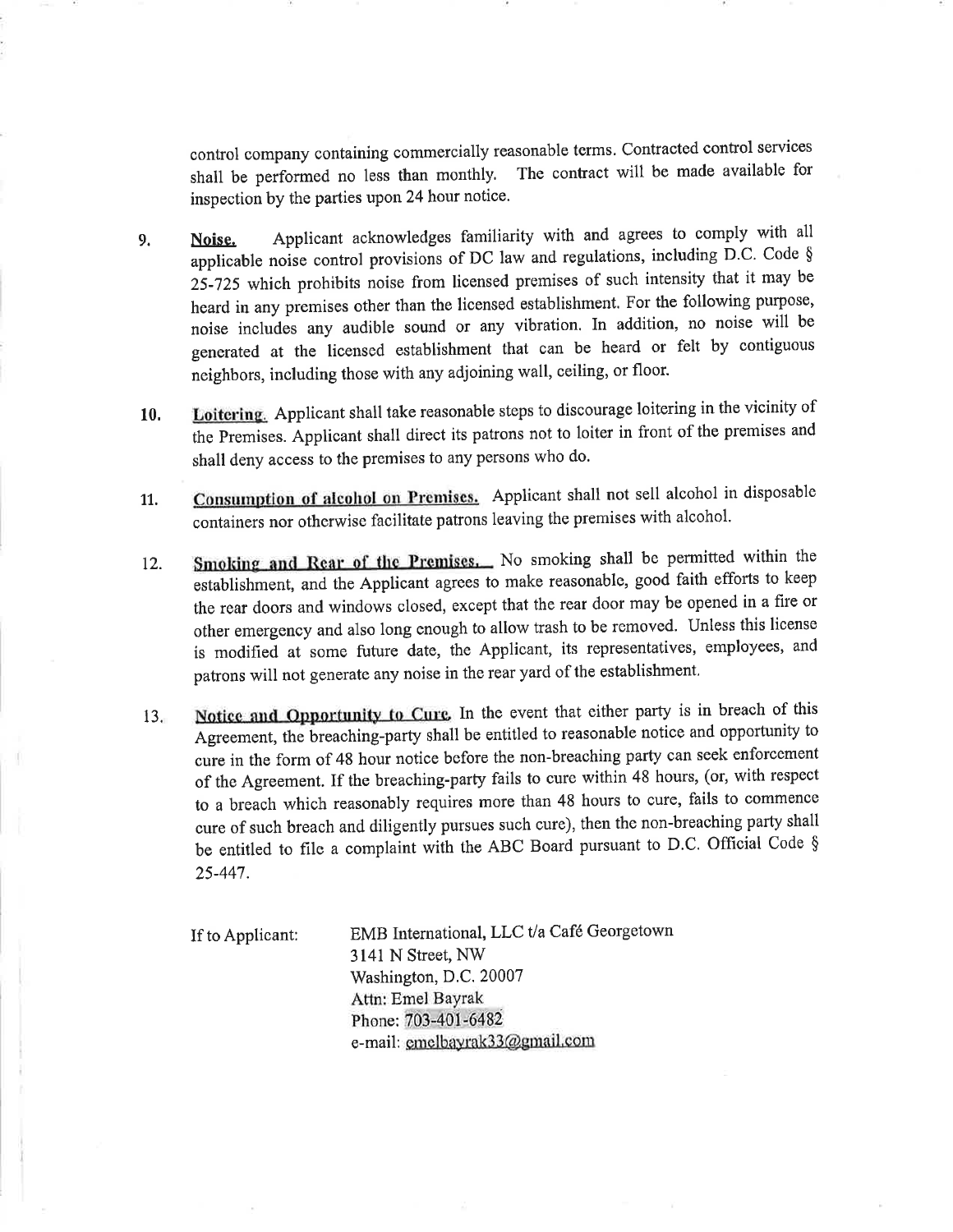| If to ANC: | Advisory Neighborhood Commission 2E         |
|------------|---------------------------------------------|
|            | P.O. Box 77876                              |
|            | Washington, DC 20013-7787                   |
|            | Attn: Lisa Palmer and Jim Wilcox            |
|            | Phone: 847-334-0749                         |
|            | e-mail: 2e05@anc.dc.gov and 2E06@anc.dc.gov |
|            |                                             |

If to CAG: Citizens Association of Georgetown 1365 Wisconsin Avenue, Suite 200 Washington, DC 20007 Attn: Robert P vom Eigen, President Phone: 202-337-7313 e-mail: cagmail@cagtown.org

Failure to give notice shall not constitute waiver or acquiescence to the violation, but notice shall be a prerequisite to the filing of a complaint with the ABC Board or any other enforcement action.

**11. .Protest withdrawn.** Upon execution of this Agreement by the Parties, the ANC and CAG shall withdraw its protests of the Applicant's pending license application.

IN WITNESS WHEREOF, the parties have executed this Agreement as of the date and year first above written.

**TheANC:** 

Date: -----------

Jim Wilcox, ANC2E

**APPLICANT:** 

EMB International, LLC t/a Cafe Georgetown

By: Cmal *Daysak* 

Emel Bayrak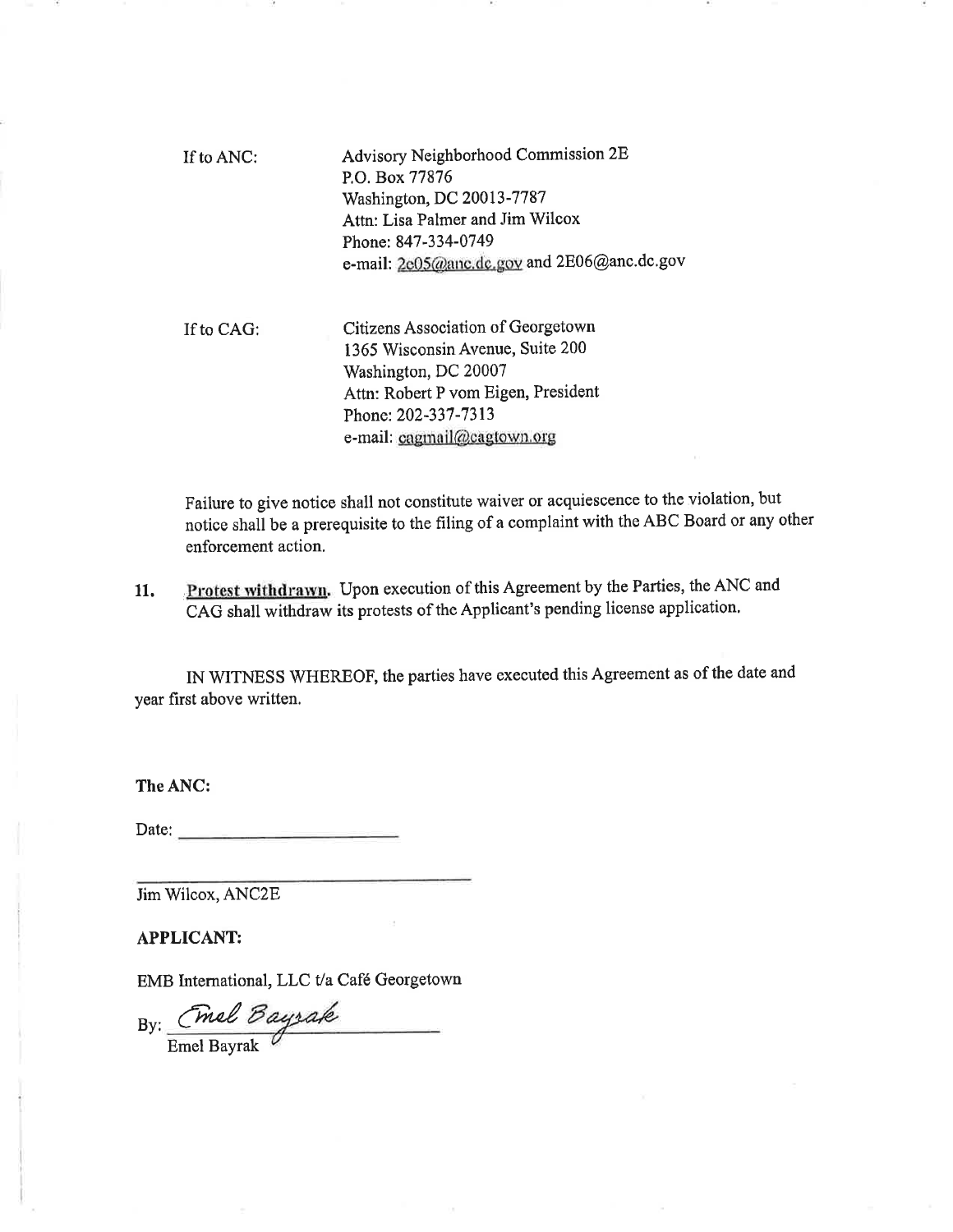| If to ANC: | Advisory Neighborhood Commission 2E<br>P.O. Box 77876<br>Washington, DC 20013-7787<br>Attn: Lisa Palmer and Jim Wilcox<br>Phone: 847-334-0749<br>c-mail: RettSucipte.de.gov and 2E06@enc.de.gov |
|------------|-------------------------------------------------------------------------------------------------------------------------------------------------------------------------------------------------|
| If to CAG: | Citizens Association of Georgetown<br>1365 Wisconsin Avenue, Suite 200<br>Washington, DC 20007<br>Attn: Robert P vom Eigen, President<br>Phone: 202-337-7313<br>o-mail: cagmail@cagtown.org     |

Pailure to give notice shall not constitute waiver or acquiescence to the violation, but notice shall be a prerequisite to the filing of a complaint with the ABC Board or any other enforcement action.

Protest withdrawn. Upon execution of this Agreement by the Parties, the ANC and  $\mathbf{11}_{4}$ CAG shall withdraw its protests of the Applicant's pending license application.

IN WITNESS WHEREOF, the parties have executed this Agreement as of the date and your first above written.

 $...$  , and it is a

MALLET EN PHONICAP DE POSTSINA TERM

The ANC: f5nte: lim Wilcose んでった

**APPLICANT:** 

water in the

EMB International, LLC t/a Café Georgetown

By: Chiel Bayrak